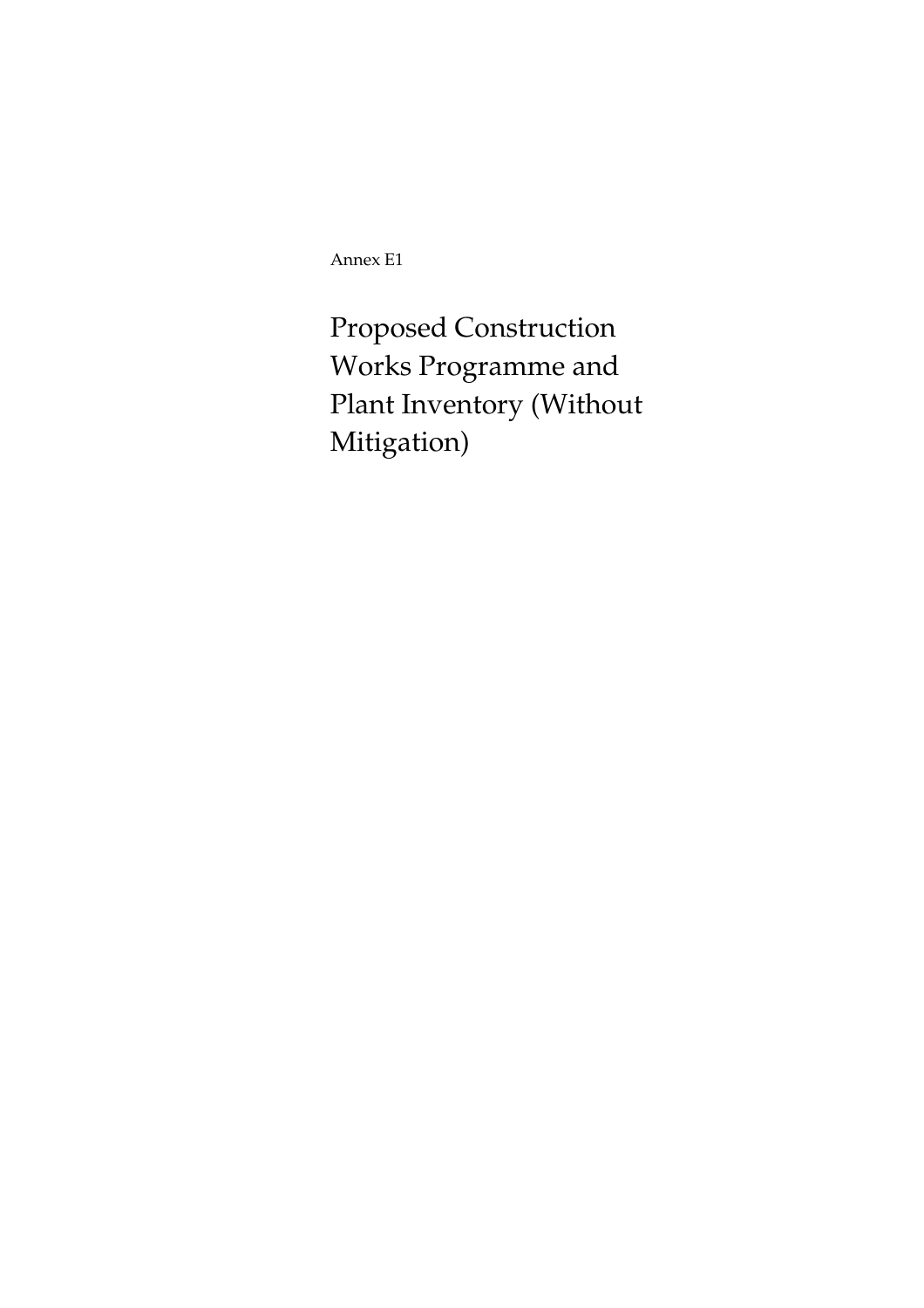## **Pilot Project for Public-Private Partnership Conservation Scheme at Sha Lo Tung Valley**

*Annex E1-1 Preliminary Construction Programme* 

|                                  | Year 1 |  |  |  | Year <sub>2</sub> |  |  |              |  |  |  | Year 3 |  |  |              |  | Year 4 |  |  |  |             |  |  |  |              |  |  |  |  |  |                                                                                                                                                                                                                                |  |  |
|----------------------------------|--------|--|--|--|-------------------|--|--|--------------|--|--|--|--------|--|--|--------------|--|--------|--|--|--|-------------|--|--|--|--------------|--|--|--|--|--|--------------------------------------------------------------------------------------------------------------------------------------------------------------------------------------------------------------------------------|--|--|
| No. Activity Description         |        |  |  |  |                   |  |  |              |  |  |  |        |  |  |              |  |        |  |  |  |             |  |  |  |              |  |  |  |  |  | Feb Mar Apr May Jun Jul Aug Sep Oct Nov Dec Jan Feb Mar Apr May Jun Jul Aug Sep Oct Nov Dec Jan Feb Mar Apr May Jun Jul Aug Sep Oct Nov Dec Jan Feb Mar Apr May Jun Jul Aug Sep Oct Nov Dec Jan Feb Mar Apr May Jun Jul Aug Se |  |  |
|                                  |        |  |  |  |                   |  |  |              |  |  |  |        |  |  |              |  |        |  |  |  |             |  |  |  |              |  |  |  |  |  |                                                                                                                                                                                                                                |  |  |
| Sha Lo Tung Road Improvement     |        |  |  |  |                   |  |  |              |  |  |  |        |  |  |              |  |        |  |  |  |             |  |  |  |              |  |  |  |  |  |                                                                                                                                                                                                                                |  |  |
| 1 Road Improvement Works Phase 1 |        |  |  |  |                   |  |  |              |  |  |  |        |  |  | $\mathbf{v}$ |  |        |  |  |  |             |  |  |  |              |  |  |  |  |  |                                                                                                                                                                                                                                |  |  |
| 2 Road Improvement Works Phase 2 |        |  |  |  |                   |  |  |              |  |  |  |        |  |  |              |  |        |  |  |  |             |  |  |  |              |  |  |  |  |  |                                                                                                                                                                                                                                |  |  |
| 3 Road Improvement Works Phase 3 |        |  |  |  |                   |  |  | $\mathbf{v}$ |  |  |  |        |  |  |              |  |        |  |  |  |             |  |  |  |              |  |  |  |  |  |                                                                                                                                                                                                                                |  |  |
| <b>Development Site</b>          |        |  |  |  |                   |  |  |              |  |  |  |        |  |  |              |  |        |  |  |  |             |  |  |  |              |  |  |  |  |  |                                                                                                                                                                                                                                |  |  |
| 4 Site Formation                 |        |  |  |  |                   |  |  |              |  |  |  |        |  |  |              |  |        |  |  |  |             |  |  |  |              |  |  |  |  |  |                                                                                                                                                                                                                                |  |  |
| 5 Superstructure Works           |        |  |  |  |                   |  |  |              |  |  |  |        |  |  |              |  |        |  |  |  | $Y$ $Y$ $Y$ |  |  |  | YYYYYYY      |  |  |  |  |  |                                                                                                                                                                                                                                |  |  |
| 6 Drainage & Other Works         |        |  |  |  |                   |  |  |              |  |  |  |        |  |  |              |  |        |  |  |  |             |  |  |  | $\mathbf{Y}$ |  |  |  |  |  |                                                                                                                                                                                                                                |  |  |
|                                  |        |  |  |  |                   |  |  |              |  |  |  |        |  |  |              |  |        |  |  |  |             |  |  |  |              |  |  |  |  |  |                                                                                                                                                                                                                                |  |  |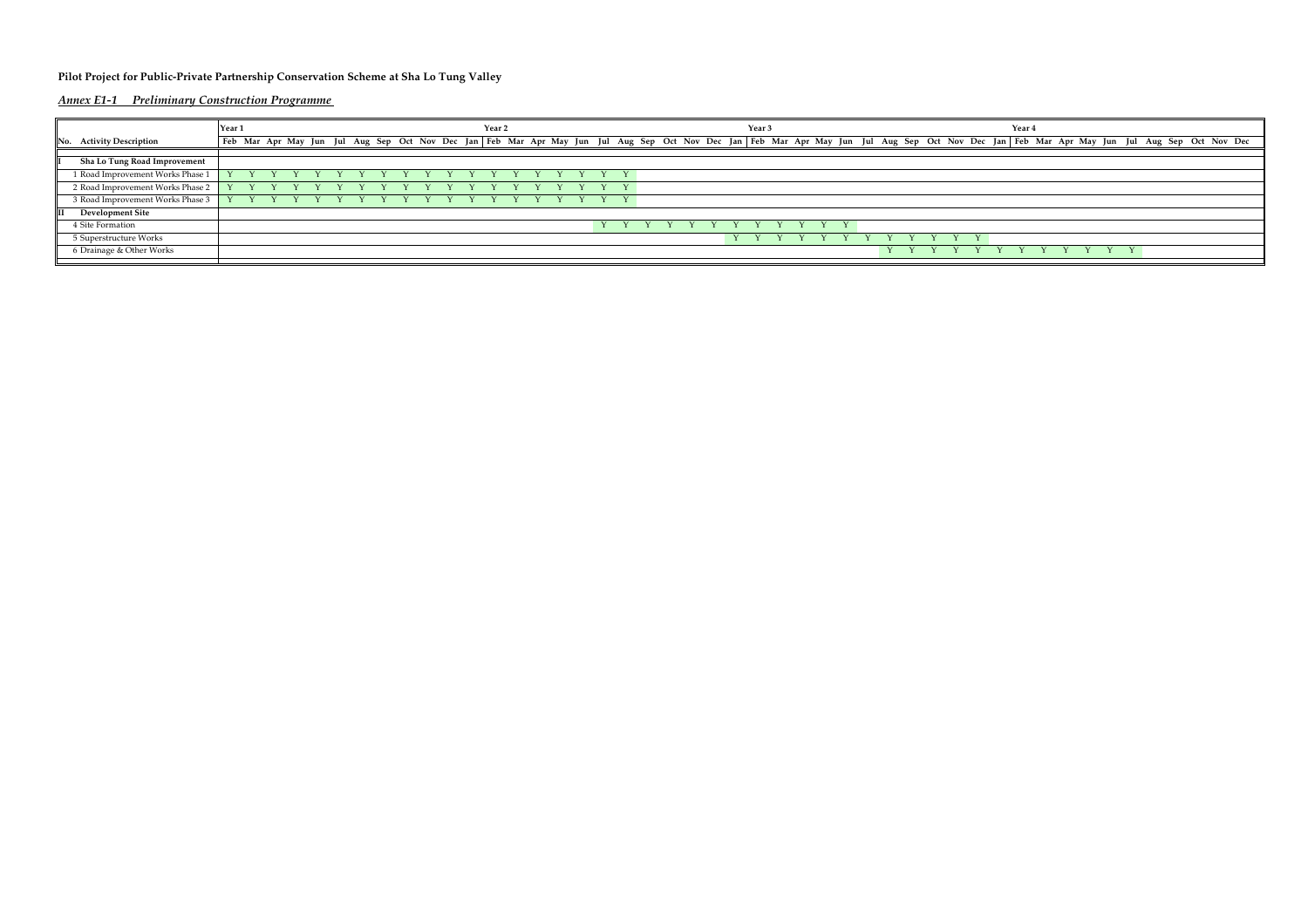| Annex E1-2 | Construction Plant Inventory - Unmitigated |  |
|------------|--------------------------------------------|--|
|            |                                            |  |

|     | No. Activities                      | Plant                                                                                             | TM / EPD <sup>[1]</sup> /<br>BS 5228 ref. | No. of<br><b>PME</b> | On-<br>time $% dB(A)$ | Unit SWL,                              | SWL,<br>$dB(A)$ <sup>[2]</sup> | Total SWL,<br>$dB(A)^{[2]}$ |
|-----|-------------------------------------|---------------------------------------------------------------------------------------------------|-------------------------------------------|----------------------|-----------------------|----------------------------------------|--------------------------------|-----------------------------|
| I)  | <b>Sha Lo Tung Road Improvement</b> |                                                                                                   |                                           |                      |                       |                                        |                                |                             |
|     | 1 Road Improvement Works Phase 1    |                                                                                                   |                                           |                      |                       | Maximum SWL for Phase $1^{[4]} = 125$  |                                |                             |
|     | Group A: Slope Works                | Drill, hand-held                                                                                  | EPD/PME/11                                | 6                    | 100%                  | 89                                     | 97                             | 111                         |
|     |                                     | Air Compressor, air flow > 10m3/min and < 30r CNP 002                                             |                                           | 2                    | 100%                  | 102                                    | 105                            |                             |
|     |                                     | Generator, silenced, 75dB(A) at 7m                                                                | <b>CNP 102</b>                            | 2                    | 100%                  | 100                                    | 103                            |                             |
|     |                                     | Grout pump                                                                                        | EPD/PME/15                                | 2                    | 100%                  | 105                                    | 108                            |                             |
|     | Group B: Excavation Works           | Lorry, with crane/grab, 5.5 tonne < gross vehicl EPD/PME/36                                       |                                           | 1                    | 100%                  | 105                                    | 105                            | 115                         |
|     |                                     | Excavator/loader, wheeled/tracked                                                                 | <b>CNP 081</b>                            | 2                    | 100%                  | 112                                    | 115                            |                             |
|     |                                     |                                                                                                   |                                           |                      |                       |                                        |                                |                             |
|     | Group C: Filling Works              | Compactor, vibratory                                                                              | <b>CNP 050</b>                            | $\mathbf{1}$         | 100%                  | 105                                    | 105                            | 105                         |
|     | Group D: Road Works                 | Breaker, excavator mounted (hydraulic)                                                            | <b>CNP 028</b>                            | 2                    | 100%                  | 122                                    | 125                            | 125                         |
|     |                                     | Excavator/loader, wheeled/tracked                                                                 | <b>CNP 081</b>                            | $\overline{c}$       | 100%                  | 112                                    | 115                            |                             |
|     |                                     | Concrete mixer (electric)                                                                         | <b>CNP 045</b>                            | 2                    | 100%                  | 96                                     | 99                             |                             |
|     |                                     | Poker, vibratory, hand-held (electric)                                                            | EPD/PME/19                                | 2                    | 100%                  | 102                                    | 105                            |                             |
|     |                                     |                                                                                                   |                                           |                      |                       |                                        |                                |                             |
|     | 2 Road Improvement Works Phase 2    |                                                                                                   |                                           |                      |                       | Maximum SWL for Phase $2^{[4]} = 125$  |                                |                             |
|     | Group A: Slope Works                | Drill, hand-held                                                                                  | EPD/PME/11                                | 6                    | 100%                  | 89                                     | 97                             | 111                         |
|     |                                     | Air Compressor, air flow > 10m3/min and < 30r CNP 002                                             |                                           | 2                    | 100%                  | 102                                    | 105                            |                             |
|     |                                     | Generator, silenced, 75dB(A) at 7m                                                                | <b>CNP 102</b>                            | 2                    | 100%                  | 100                                    | 103                            |                             |
|     |                                     | Grout pump                                                                                        | EPD/PME/15                                | 2                    | 100%                  | 105                                    | 108                            |                             |
|     | Group B: Minipile construction      | Drill, hand-held                                                                                  | EPD/PME/11                                | 2                    | 100%                  | 89                                     | 92                             | 110                         |
|     |                                     | Air Compressor, air flow > 10m3/min and < 30r CNP 002                                             |                                           | $\mathbf{1}$         | 100%                  | 102                                    | 102                            |                             |
|     |                                     | Generator, standard                                                                               | <b>CNP 101</b>                            | $1\,$                | 100%                  | 108                                    | 108                            |                             |
|     |                                     | Grout pump                                                                                        | EPD/PME/15                                | $\mathbf{1}$         | 100%                  | 105                                    | 105                            |                             |
|     |                                     |                                                                                                   |                                           |                      |                       |                                        |                                |                             |
|     | Group C: RC Wall Construction       | Concrete mixer (electric)                                                                         | <b>CNP 045</b>                            | $\mathbf{1}$         | 100%                  | 96                                     | 96                             | 110                         |
|     |                                     | Concrete pump, stationary/lorry mounted                                                           | <b>CNP 047</b>                            | $\mathbf{1}$         | 100%                  | 109                                    | 109                            |                             |
|     |                                     | Poker, vibratory, hand-held (electric)                                                            | EPD/PME/19                                | $\mathbf{1}$         | 100%                  | 102                                    | 102                            |                             |
|     | Group D: Excavation Works           |                                                                                                   |                                           | $\mathbf{1}$         | 100%                  | 105                                    | 105                            | 115                         |
|     |                                     | Lorry, with crane/grab, 5.5 tonne < gross vehicle EPD/PME/36<br>Excavator/loader, wheeled/tracked | <b>CNP 081</b>                            | 2                    | 100%                  | 112                                    | 115                            |                             |
|     |                                     |                                                                                                   |                                           |                      |                       |                                        |                                |                             |
|     | Group E: Filling Works              | Compactor, vibratory                                                                              | <b>CNP 050</b>                            | $\mathbf{1}$         | 100%                  | 105                                    | 105                            | 105                         |
|     |                                     |                                                                                                   |                                           |                      |                       |                                        |                                |                             |
|     | Group F: Road Works                 | Breaker, excavator mounted (hydraulic)                                                            | <b>CNP 028</b>                            | 2                    | 100%                  | 122                                    | 125                            | 125                         |
|     |                                     | Excavator/loader, wheeled/tracked                                                                 | <b>CNP 081</b>                            | $\overline{2}$       | 100%                  | 112                                    | 115                            |                             |
|     |                                     | Concrete mixer (electric)                                                                         | <b>CNP 045</b>                            | $\overline{2}$       | 100%                  | 96                                     | 99                             |                             |
|     | 3 Road Improvement Works Phase 3    |                                                                                                   |                                           |                      |                       | Maximum SWL for Phase $3^{[4]} = 125$  |                                |                             |
|     |                                     |                                                                                                   |                                           |                      |                       |                                        |                                |                             |
|     | Group A: Slope Works                | Drill, hand-held                                                                                  | EPD/PME/11                                | 6                    | 100%                  | 89                                     | 97                             | 111                         |
|     |                                     | Air Compressor, air flow > 10m3/min and < 30r CNP 002                                             |                                           | 2<br>2               | 100%<br>100%          | 102                                    | 105                            |                             |
|     |                                     | Generator, silenced, 75dB(A) at 7m<br>Grout pump                                                  | <b>CNP 102</b><br>EPD/PME/15              | $\overline{2}$       | 100%                  | 100<br>105                             | 103<br>108                     |                             |
|     |                                     |                                                                                                   |                                           |                      |                       |                                        |                                |                             |
|     | Group B: Excavation Works           | Lorry, with crane/grab, 5.5 tonne < gross vehicl EPD/PME/36                                       |                                           | $\mathbf{1}$         | 100%                  | 105                                    | 105                            | 115                         |
|     |                                     | Excavator/loader, wheeled/tracked                                                                 | <b>CNP 081</b>                            | $\overline{2}$       | 100%                  | 112                                    | 115                            |                             |
|     |                                     |                                                                                                   |                                           |                      |                       |                                        |                                |                             |
|     | Group C: Filling Works              | Compactor, vibratory                                                                              | <b>CNP 050</b>                            | $\mathbf{1}$         | 100%                  | 105                                    | 105                            | 105                         |
|     |                                     |                                                                                                   |                                           |                      |                       |                                        |                                |                             |
|     | Group D: Road Works                 | Breaker, excavator mounted (hydraulic)<br>Excavator/loader, wheeled/tracked                       | <b>CNP 028</b><br><b>CNP 081</b>          | 2<br>2               | 100%<br>100%          | 122<br>112                             | 125<br>115                     | 125                         |
|     |                                     | Concrete mixer (electric)                                                                         | <b>CNP 045</b>                            | 2                    | 100%                  | 96                                     | 99                             |                             |
|     |                                     |                                                                                                   |                                           |                      |                       |                                        |                                |                             |
| II) | Development Site                    |                                                                                                   |                                           |                      |                       |                                        |                                |                             |
|     | <b>4 Site Formation</b>             |                                                                                                   |                                           |                      |                       | Sub-total SWL for Site Formation = 123 |                                |                             |
|     |                                     |                                                                                                   |                                           |                      |                       |                                        |                                |                             |
|     | Earthworks                          | Excavator/loader, wheeled/tracked                                                                 | <b>CNP 081</b>                            | 3<br>$\overline{4}$  | 100%<br>100%          | 112<br>105                             | 117                            | 118                         |
|     |                                     | Lorry, with crane/grab, 5.5 tonne < gross vehicl EPD/PME/36<br>Roller, vibratory                  | <b>CNP 186</b>                            | $\mathbf{1}$         | 100%                  | 108                                    | 111<br>108                     |                             |
|     |                                     |                                                                                                   |                                           |                      |                       |                                        |                                |                             |
|     | Retaining Walls                     | Concrete pump, stationary/lorry mounted                                                           | <b>CNP 047</b>                            | $\mathbf{1}$         | 100%                  | 109                                    | 109                            | 115                         |
|     |                                     | Generator, standard                                                                               | <b>CNP 101</b>                            | $\mathbf{1}$         | 100%                  | 108                                    | 108                            |                             |
|     |                                     | Poker, vibratory, hand-held (electric)                                                            | EPD/PME/19                                | 2                    | 100%                  | 102                                    | 105                            |                             |
|     |                                     | Lorry, with crane/grab, 5.5 tonne < gross vehicl EPD/PME/36                                       |                                           | $\mathbf{1}$         | 100%                  | 105                                    | 105                            |                             |
|     |                                     | Concrete lorry mixer                                                                              | <b>CNP 044</b>                            | $\mathbf{1}$         | 100%                  | 109                                    | 109                            |                             |
|     |                                     |                                                                                                   |                                           |                      |                       |                                        |                                |                             |
|     | Foundation Works                    | Concrete pump, stationary/lorry mounted                                                           | <b>CNP 047</b>                            | $\mathbf{1}$         | 100%                  | 109                                    | 109                            | 114                         |
|     |                                     | Generator, standard<br>Poker, vibratory, hand-held (electric)                                     | <b>CNP 101</b>                            | $\mathbf{1}$<br>2    | 100%<br>100%          | 108<br>102                             | 108<br>105                     |                             |
|     |                                     | Bar bender and cutter (electric)                                                                  | EPD/PME/19<br><b>CNP 021</b>              | $\mathbf{1}$         | 100%                  | 90                                     | 90                             |                             |
|     |                                     | Concrete lorry mixer                                                                              | <b>CNP 044</b>                            | $\mathbf{1}$         | 100%                  | 109                                    | 109                            |                             |
|     |                                     |                                                                                                   |                                           |                      |                       |                                        |                                |                             |
|     | Drainage                            | Excavator/loader, wheeled/tracked                                                                 | <b>CNP 081</b>                            | $\mathbf{1}$         | 100% 112              |                                        | 112                            | 114                         |